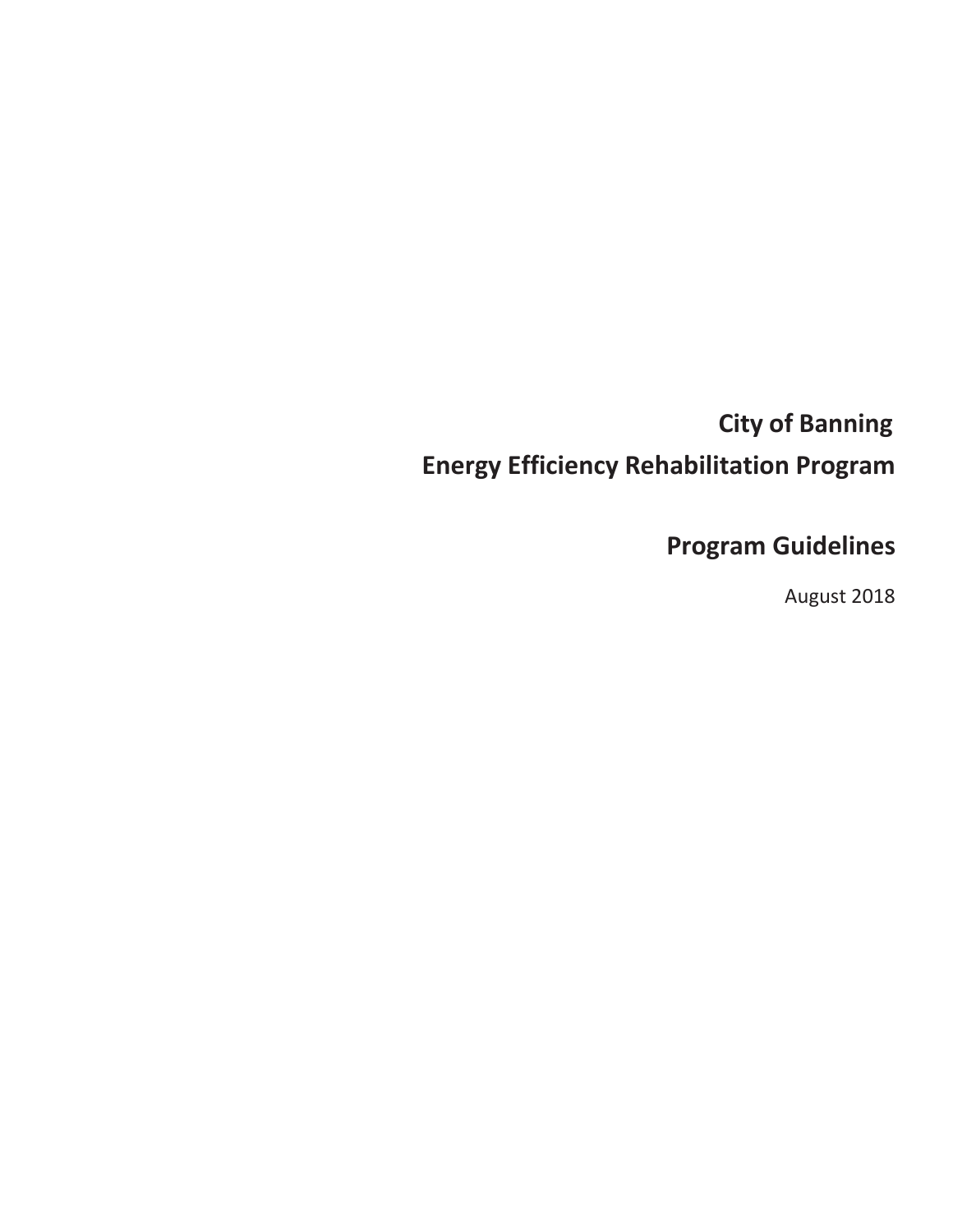## **I. PROGRAM OVERVIEW**

## **A. Purpose**

Banning Housing Authority's (BHA) Energy Efficiency Rehabilitation Program (EERP) is to provide grants of up to \$2,000 or forgivable loans of up to \$5,000 to homeowners of single-family detached dwellings for the performance of energy efficiency home assessments and eligible home improvements that increase energy and water efficiency of their home. Grants and forgivable loans shall be provided to eligible extremely low, very low, and lower income homeowners of owner-occupied single-family detached homes to cover the cost of approved energy efficiency rehabilitation repairs. The EERP's detailed applicant(s) eligibility criteria are outlined under Section II.

## **B. Source of Funds and Relationship with Grantor**

The EERP is funded by the Banning Housing Authority (BHA), and as such, applicants must meet certain state requirements to participate in the program. As such, the City must demonstrate that funds used for this program benefit extremely low, very low, and lower income persons, reduce energy usage and/or improve water efficiency.

As a disbursing agent for these funds, the City of Banning will provide administrative services for housing rehabilitation activities. As such, the City is responsible for marketing the EERP, processing and packaging all rehabilitation grants and forgivable loans it obtains for the EERP, performing on-site inspections, and acting as a quality agent relative to EERP activity.

# **C. Types of assistance available**

Subject to funding availability, assistance shall be available to eligible homeowners in the form of a grant of up to \$2,000 or a forgivable loan of up to \$5,000 per qualified household.

# **II. APPLICANT ELIGIBILITY REQUIREMENTS**

# **A. Income Eligibility Standards Based on Household Size and Income**

Participation in the EERP is limited to applicants that meet the California Department of Housing and Community Development's (HCD) definition of an extremely low, very low, or lower-income household adjusted for household size, based on the current HCD Published Income Limits for Riverside County.

Note: HCD updates the income limits annually.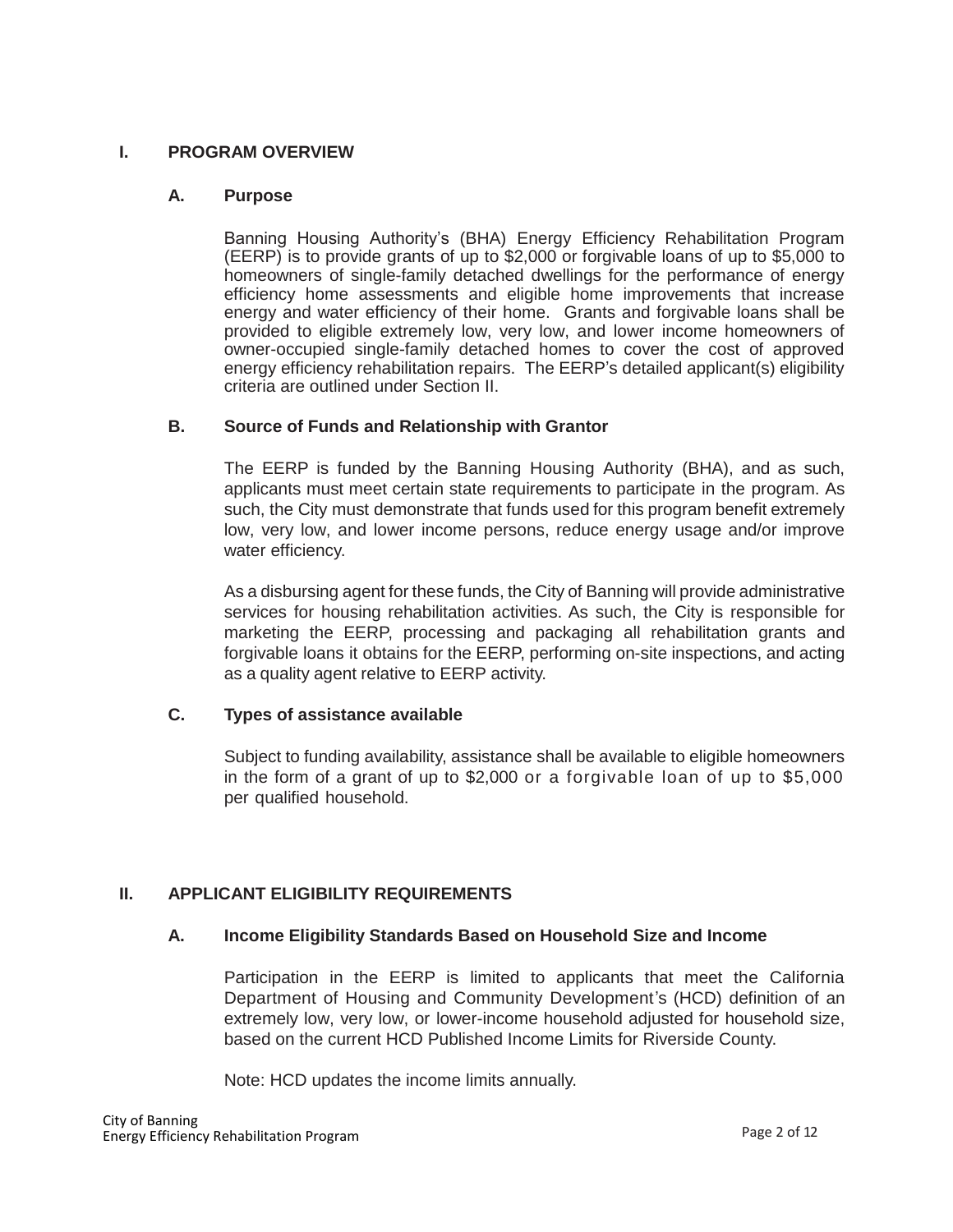The current Income Limits adjusted for household size for Riverside County are as follows:

| <b>Household</b><br><b>Size</b> | <b>Extremely-Low</b><br><b>Income</b><br>Equal to or less than<br>30% of Area Median | <b>Very Low Income</b><br>31% to 50% of<br>Area Median | <b>Lower Income</b><br>51% to 80% of Area<br>Median |
|---------------------------------|--------------------------------------------------------------------------------------|--------------------------------------------------------|-----------------------------------------------------|
|                                 | \$14,150                                                                             | \$23,600                                               | \$37,750                                            |
| 2                               | \$16,460                                                                             | \$27,000                                               | \$43,150                                            |
| 3                               | \$20,780                                                                             | \$30,350                                               | \$48,550                                            |
| 4                               | \$25,100                                                                             | \$33,700                                               | \$53,900                                            |
| 5                               | \$29,420                                                                             | \$36,400                                               | \$58,250                                            |
| 6                               | \$33,740                                                                             | \$39,100                                               | \$62,550                                            |
|                                 | \$38,060                                                                             | \$41,800                                               | \$66,850                                            |
| 8                               | \$42,380                                                                             | \$44,500                                               | \$71,150                                            |

# **2018 Income Limits – Riverside County**

The City will require documentation of household size, household income, and property ownership information in order to determine applicant eligibility. Each applicant's income must be verified by source documentation, such as Income Tax Returns, Profit and Loss (P&L) Statements, Paystubs, Annuity Statements, and/or other verifiable forms of income.

# *Definition of Household:*

For the purposes of determining EERP eligibility, "household" is defined as all the people who occupy a housing unit. A household includes the related family members and all the unrelated people, if any, such as lodgers, foster children, wards, or employees who share the housing unit. Aperson living alone in a housing unit, or a group of unrelated people sharing a housing unit such as partners or roomers, is also counted as a household. Some exceptions, such as a person renting a room from the household, may apply.

# *Definition of Annual Income:*

For the purposes of determining EERP eligibility, the City will use the "Part 5" Method for calculating household income, found at 24 CFR Part 5 (Section 5.600, et seq.). The City will take into account all household members' annual gross income, which must be substantiated by source documentation. To determine eligibility, the calculated household income will be compared against the applicable HCD-Published Income Limits for Riverside County adjusted for household size. The City retains the discretion to make determinations in instances not addressed by the HCD publications.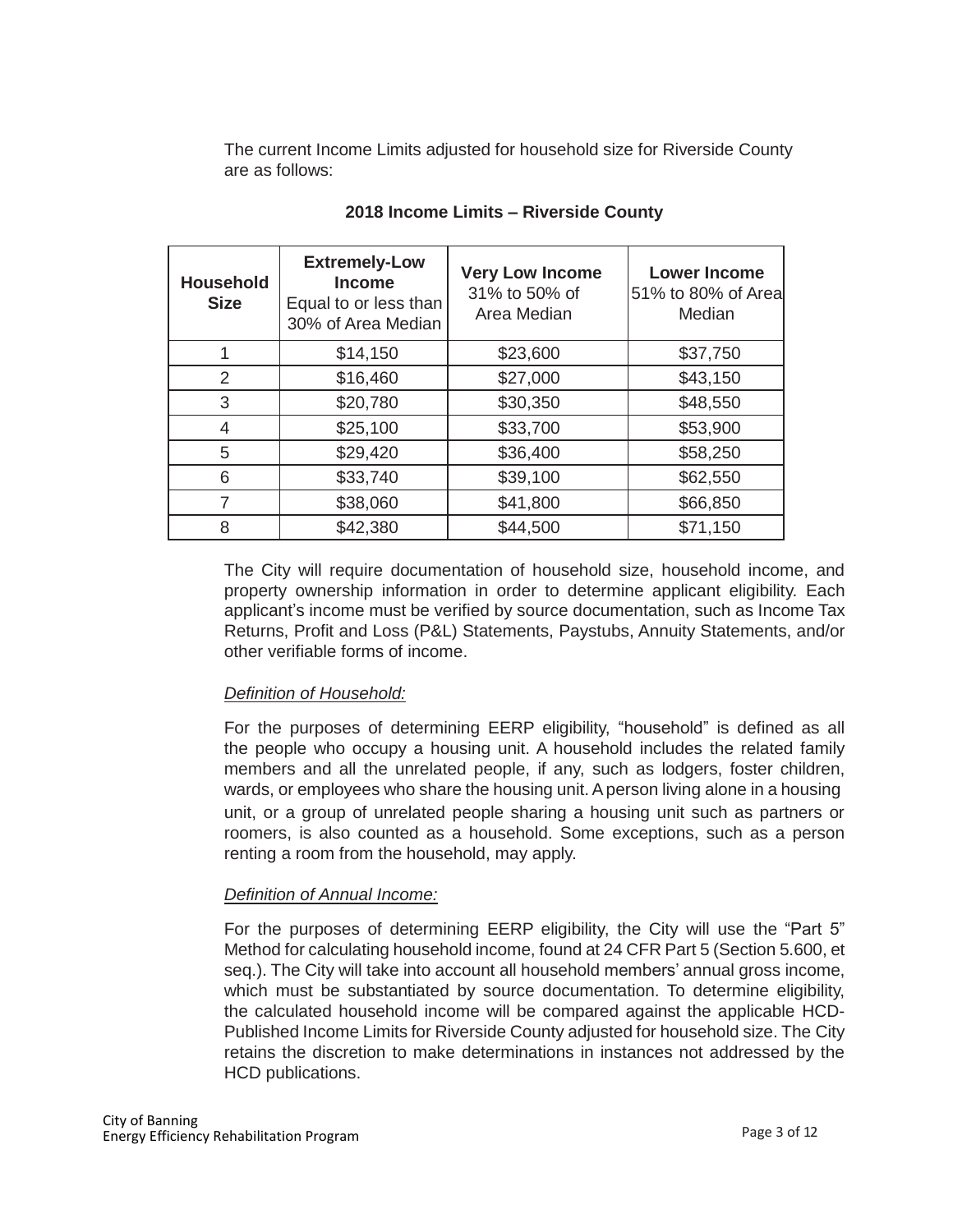# **B. Property Ownership**

The applicant(s) must be the current owner(s) of the property and live on the property to be rehabilitated as their principal place of residence, in order to be eligible for EERP assistance. The existing grant deed must list all current owners of the property. Property owner(s) shall be construed to be any person(s) or legal entity that holds title to the property being rehabilitated. In instances of multiple-ownership, the signature of each title-holder is required on all appropriate documents. The City will verify property ownership and require all persons currently on the title to give written consent to all work proposed to be done on the property, prior to contracting or initiating such work. In the case where the forgivable loan option is exercised, all property owners will be required to consent to a promissory note secured by a Deed of Trust against the property.

# **C. Application Procedures**

A Program Application for participation in the EERP must be obtained from and returned to the Community Development Department at City Hall, located at 99 E. Ramsey Street. The application must be completed in its entirety and submitted with the following documentation in order to determine eligibility:

- 1. City Application;
- 2. Verification of *all personal income* which includes, but is not limited to, applicant's three (3) most recent pay stubs, Social Security checks, pension and retirement checks, or other acceptable income; and State and Federal Income Tax returns for the previous year (*2 years if applicant is self-employed*);
- 3. Copy of recent property tax bill or grant deed as proof of ownership of the singlefamily residence;
- 4. Proof of residency at the applicant's residence (i.e. Utility Bill);
- 5. Copy of insurance policy for the property;
- 6. Copy of identification with photograph. (i.e., drivers license, passport, etc.); and
- 7. A prioritized and itemized list of the rehabilitation work requested to be performed.

# **D. Applicant Priority and Wait List**

Upon receipt of a complete application (described in II.C above), staff shall place each applicant's name on a list of eligible projects in order of receipt of the signed Application and supporting documentation. Those applicants who submit all requested documents with the application in the shortest time frame will have the highest priority for assistance under the EERP.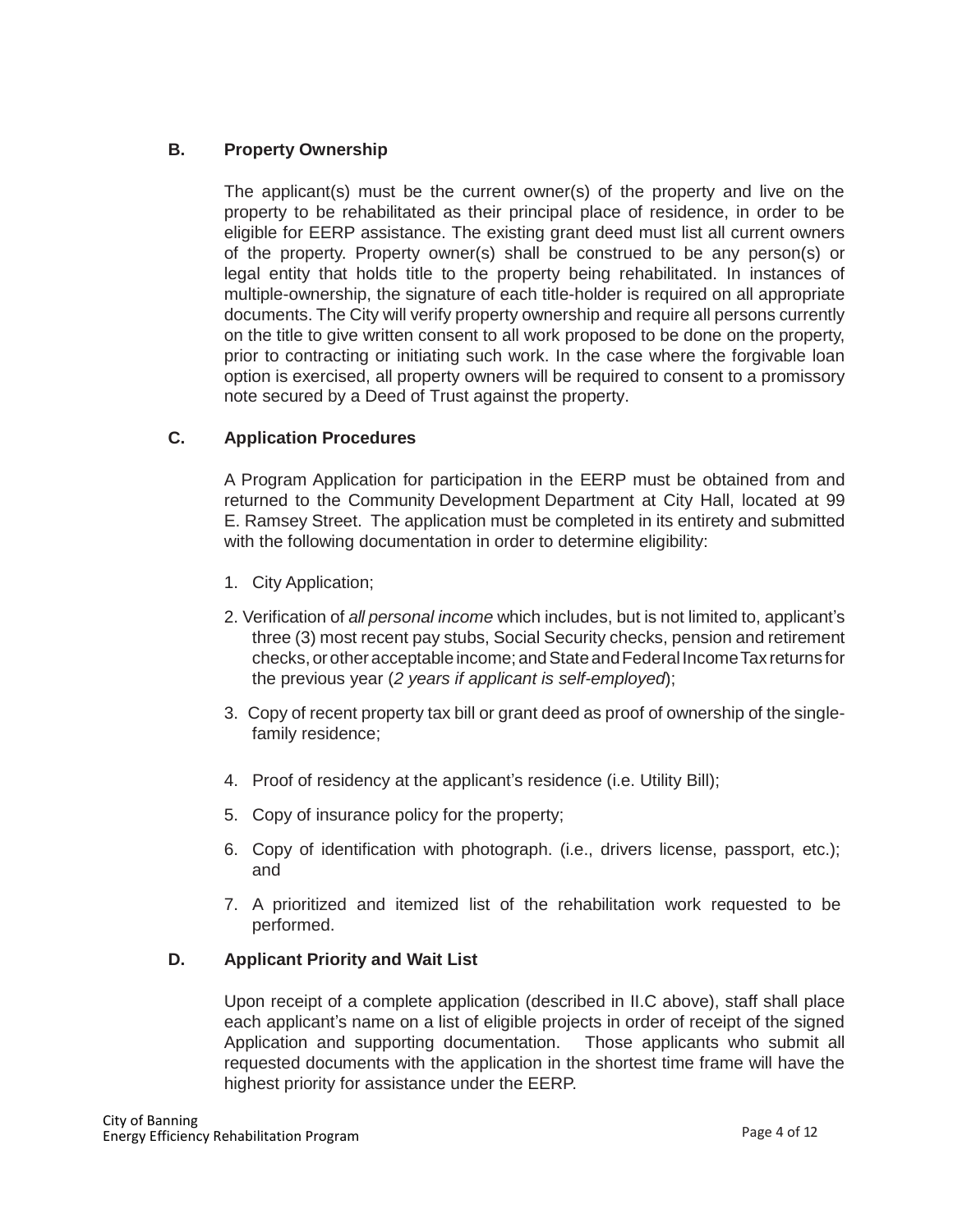Partial and/or incomplete applications will be returned to the homeowner and their name will not be placed on the eligibility listing until the application is properly and fully completed and re-submitted to the City.

## **E. Eligibility Based on Past Participation in City Housing Programs**

As a special purpose activity, the EERP is closed to all recipients of current or past participation in City Housing Programs (i.e. Energy Efficiency and Minor Repair Program, Downpayment Assistance Program). Only one EERP grant is available per property.

## **III. PROPERTY ELIGIBILITY REQUIREMENTS**

## **A. Eligible Properties**

To be eligible for the EERP, the property to be repaired must be zoned and used for single-family residential purposes and located within the city limits of the City of Banning.

## **B. Minimum Property Rehabilitation Standards**

As a limited scope program directed solely at providing energy efficient improvements, the program may not address all property deficiencies. Identified conditions not addressable under the EERP, which are detrimental to public health and safety, or which warrant repairs shall be referred to the City's Energy Efficiency and Minor Repair Program, subject to program eligibility.

## **C. Eligible Structures**

Buildings or structures eligible for rehabilitation under the EERP are owneroccupied detached single-family dwellings. The applicant must allow full exterior and interior inspections of the property by the City staff and/or consultants.

## **D. Eligible and Ineligible Rehabilitation Activities**

The City, at its sole discretion, will determine which repairs are eligible under the EERP. Repairs that may be **eligible** through the Energy Efficiency Rehabilitation Program include:

- 1. Cost effective energy conservation measures, including refrigerator coil brush, energy monitor, water pipe insulation sizing samples, compact fluorescent bulb, and low-flow faucet aerators;
- 2. Cost effective water conservation measures, including kitchen and bathroom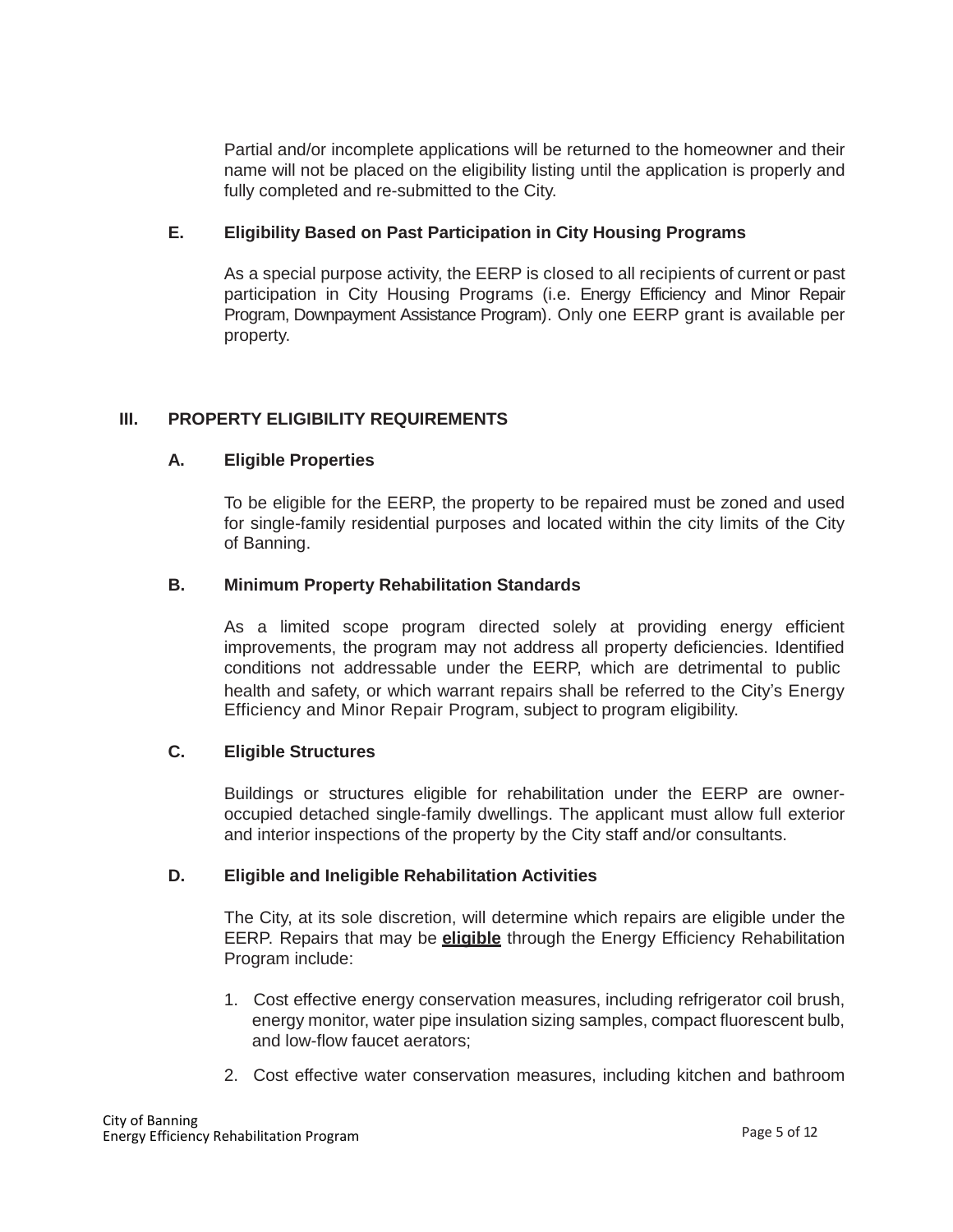aerators, garden trigger spray nozzle, low-flow shower head and a leak detector for the toilet;

- 3. Residential energy audit to help assess how much energy your home uses and to evaluate what measures are needed to help improve energy efficiency;
- 4. Residential water conservation audit includes indoor and outdoor leak detection and repair or replacement recommendations and water conservation information;
- 5. Energy Star qualified programmable thermostats, where a non-rated thermostat exists;
- 6. Energy efficiency LED or fluorescent lights (only in locations already existing i.e., recessed ceiling mount can lighting fixtures);
- 7. FAU and HVAC duct repair and sealing;
- 8. Lead-based paint testing, project based remediation, and clearance, when required based on the proposed scope of work;
- 9. High efficiency toilets:
- 10. Caulking around plumbing penetrations, windows and exterior and interior door frames (openings);
- 11. Weather stripping around doors and windows;
- 12. Dual-Flush toilet converters that turns standard toilets into dual flush fixtures with a split handle actuator designed to help reduce water usage;
- 13. Energy Star rated gas (tank or tank-less) water heaters or furnaces;
- 14. Any items determined eligible by the City in conformance with funding requirements.

The following improvements are **not eligible** for financing through the Energy Efficiency Rehabilitation Program.

- 1. New construction;
- 2. Reimbursement for an owner's personal labor;
- 3. Appliances;
- 4. Improvements which are not performed on the habitable portion of the residence;
- 5. Improvements or repairs on any recreational equipment, recreational facilities, or recreational areas of the property, inclusive of pools, bath houses, spas, saunas, hot tubs, porches, gazebos, sun-rooms, barbecues, or other such facilities or accessory structures;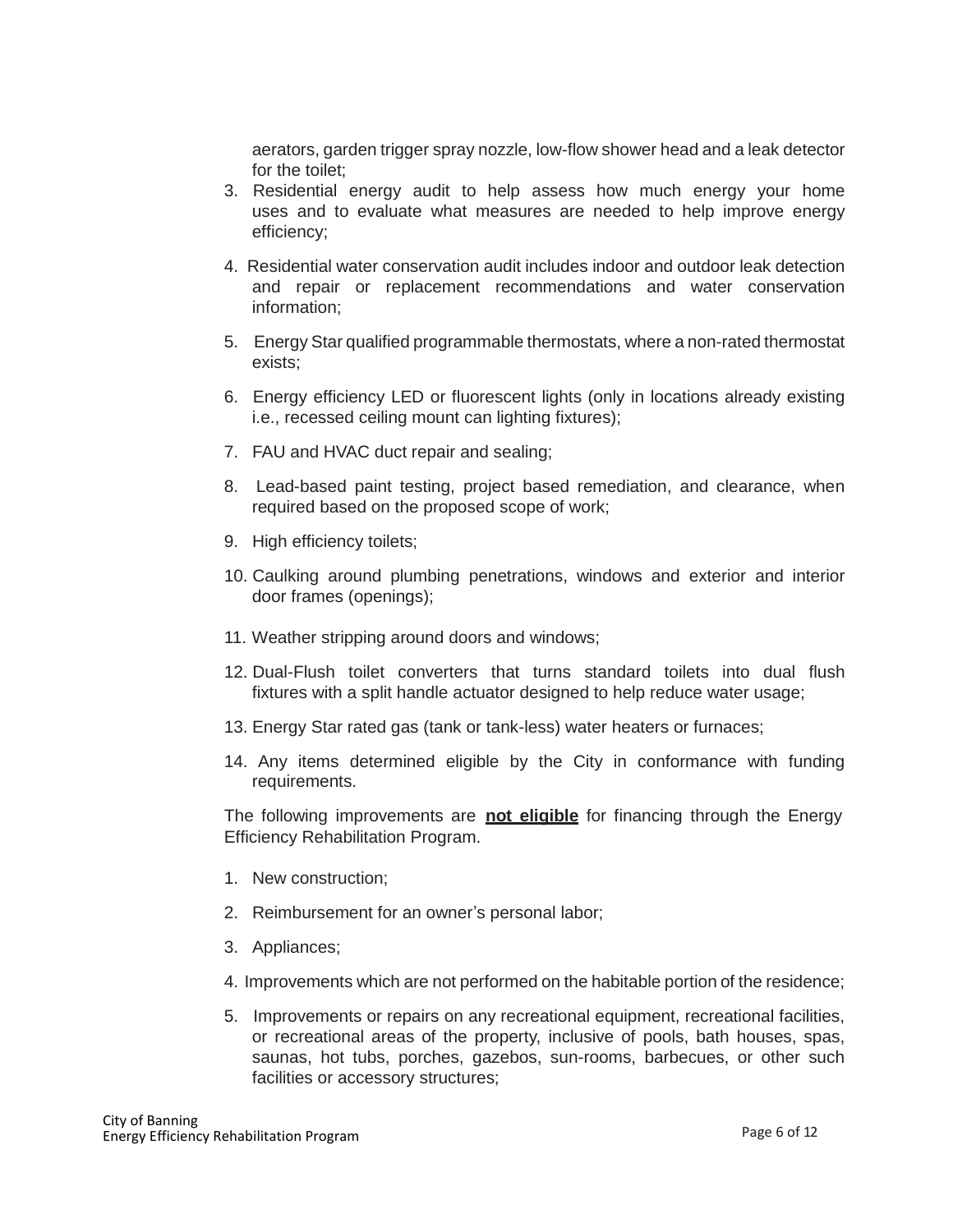- 6. Repairs that are interim in nature;
- 7. Repairs which are not permanent in nature, and which do not constitute a fixture;
- 8. Improvements to security systems or devices;
- 9. Landscaping; and,
- 10. Any items considered to be luxury items or otherwise ineligible as determined by the City.

**NOTE:** This list of eligible and ineligible improvements is not exhaustive. The City maintains the discretion to determine the eligibility of any proposed improvement.

## **IV. PROGRAM PROCEDURES**

## **A. Applicant Intake and Eligibility Determination**

## **1. Pre-Screening**

To the extent feasible, prospective applicants shall be pre-screened for basic eligibility requirements in person, or over the telephone by calling the City of Banning. A log of contacts shall be maintained by the City.

# **2. Application**

Persons may apply for Energy Efficiency Rehabilitation Program funds by completing application forms available at the City and submitting such materials to the City of Banning, attention Community Development Department, Energy Efficiency Rehabilitation Program. Completed applications are processed on a firstcome, first-served basis.

If an emergency condition exists, an applicant may be advanced before other applicants, at the discretion of the City. The determination of an emergency will be made on a case-by-case basis by the City when immediate rehabilitation is necessary to address emergency situations addressable under the allowable improvements provided under the program, such as non-functioning hot water heaters, or furnaces.

# **3. Verification and Eligibility Determination**

The City shall verify all sources of household income in accordance with guidelines established by HCD. Household income must be verified before applicant eligibility can be established. Income verification information shall be updated and applicant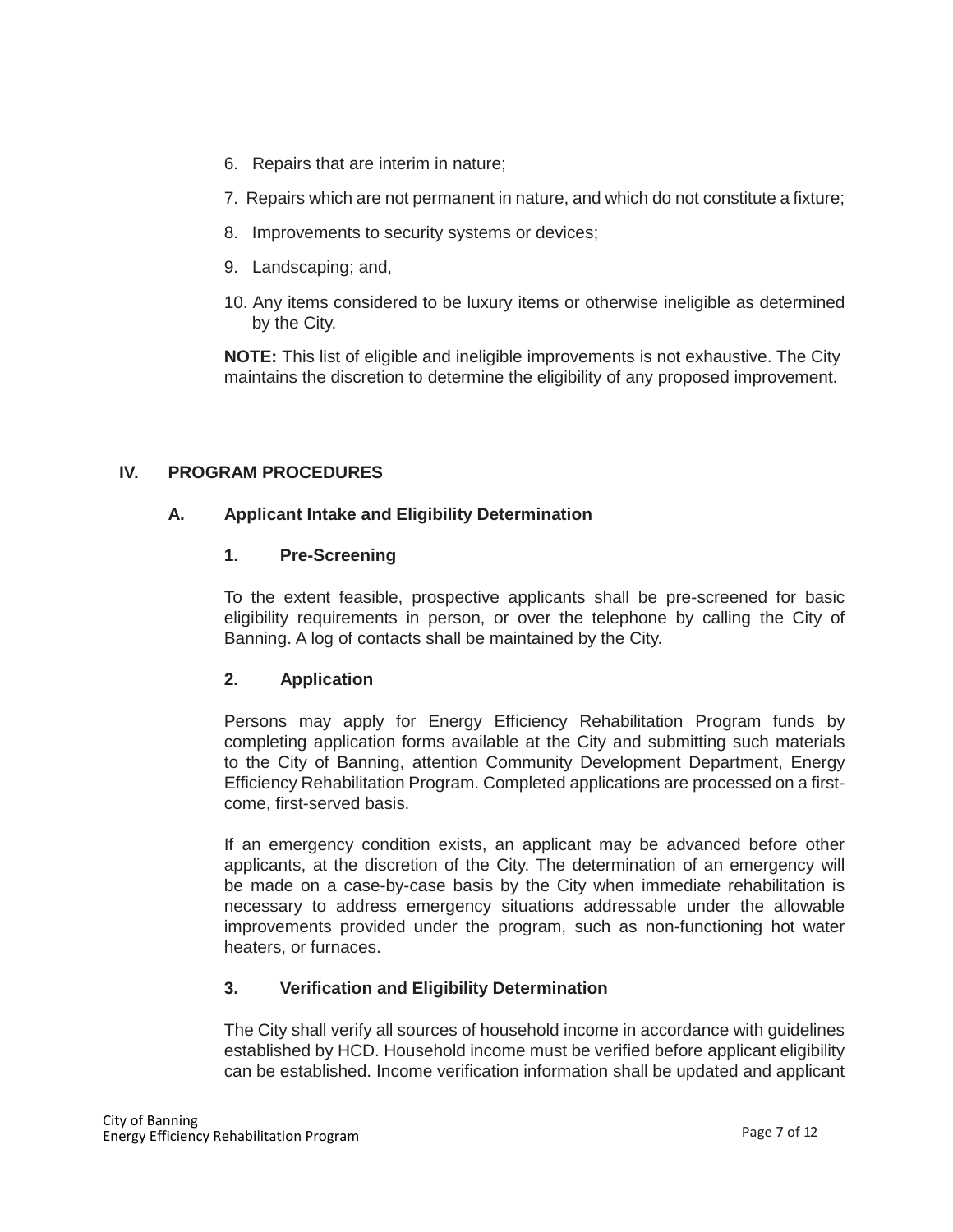eligibility re-determined if such information is more than six months old prior to the beginning of rehabilitation work. Applicants will be notified in writing regarding eligibility status.

# **4. Rehabilitation Feasibility Determination**

Once an applicant is determined to meet eligibility requirements, an initial inspection of the property will be made by the City to determine the extent of any repairs that may be performed through the EERP. All required lead based paint testing shall be performed in conformance with Federal, State, and City requirements. Any required lead remediation shall be incorporated into the proposed scope of work for the property. A Work Write-up and cost estimate will be prepared by a Contractor for presentation to the City Housing Programs Manager.

# **5. Processing**

As a goal, processing time from the date the application is activated and deemed eligible for assistance under the Program until a grant is approved or denied shall be approximately thirty (30) days.

# **6. Approval and Notifications**

The grant/forgivable loan shall be approved by the Housing Programs Manager or City Manager. In order to obtain financing, applicants must meet all property and eligibility guidelines in effect at the time of funding approval. Applicants will be provided written notification of approval or denial. Reasons for project denial will be provided to the applicant in writing.

# **B. Procurement and Contractor Selection, if applicable**

## **1. Procurement**

The property owner(s) shall be responsible for obtaining a minimum of three (3) bids for the proposed work, if applicable. Owners should screen any contractors who are providing bids on the work. Estimates shall be submitted in the form prescribed by the Energy Efficiency Rehabilitation Program. The scope of work must be identical among the contractors who bid the work.

# **2. Selection**

The contractor who is considered to be the lowest responsible bidder and is cleared by both General Services Administration (GSA) System for Award Management (SAM) and the State of California Contractors State License Board (CSLB) will be awarded the contract.

Any contractor with lapsed insurance or contractor's license shall be removed from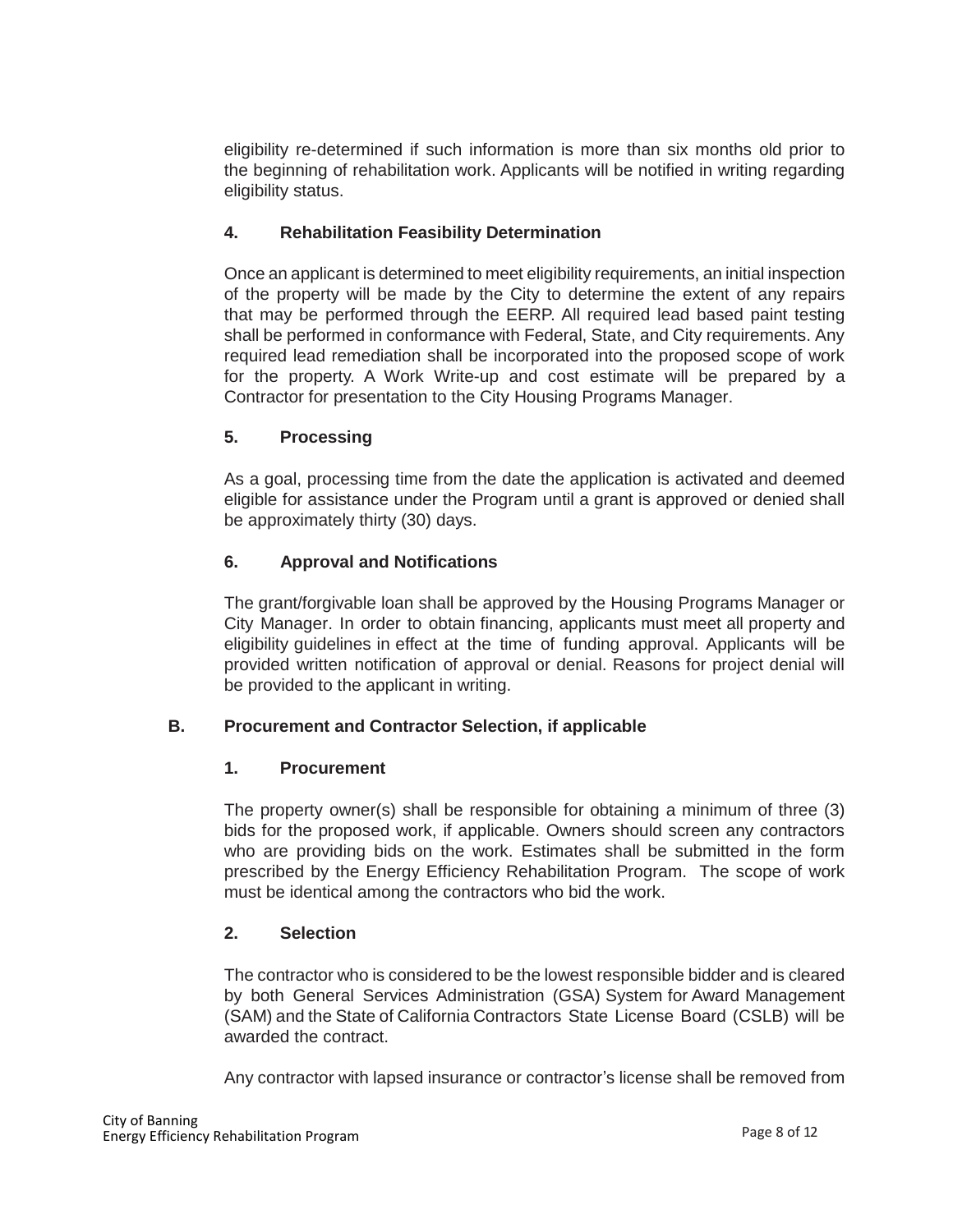the job until he/she is able to provide proof of current insurance and/or license. All contractors shall be required to obtain any required approvals, City business license and building permits prior to commencing work.

# **3. Ineligible Contractors**

In accordance with HCD requirements, and City guidelines, the City and the applicant(s) shall agree not award any contract for rehabilitation work, to be paid for in whole or in part with proceeds from the Energy Efficiency Rehabilitation Program, to any contractor who is not a California licensed contractor, who cannot produce sufficient evidence of current Workman's Compensation and Liability Insurance coverage, or who is on the DOL Excluded Parties List, or on the City's list of unreliable or irresponsible contractors.

# **4. Property Owner Installation**

The property owner(s) may choose to conduct some of the work, such as installing energy efficient light bulbs, shower heads, and/or thermostats. Items such as toilet replacement and gas or solar water heaters require a City no-cost permit and may require contractor installation. The City maintains the discretion to determine the proper mode of installation of any proposed improvement. Property owners that have elected to, and have been permitted by the City to conduct any part of the scope of work under the EERP must execute a liability waiver for said work. The property owner(s) will not be eligible to reimbursement for labor by the City for any installation described herein and must be pre-approved by the City before contract is awarded to a contractor to complete the work contained within the Scope of Work.

# **C. Award of Contract and Pre-Construction Conference**

# **1. Rehabilitation Construction Contract**

Upon full execution of individual EERPAgreements by the affected property owners (which shall list work as described in the bid specifications), contractor selection and/or homeowner installation request, staff will issue a Notice to Proceed.

# **2. Private Arrangements**

The City cautions the property owner and the contractor not to enter into "side deals" for additional work or deviations from the approved work write-up. No unauthorized work will be compensated by the City to a contractor.

# **3. Pre-Construction Conference**

A Pre-Construction Conference shall be held and attended by the Home Owner(s), the selected Contractor to perform the work, and the City to discuss program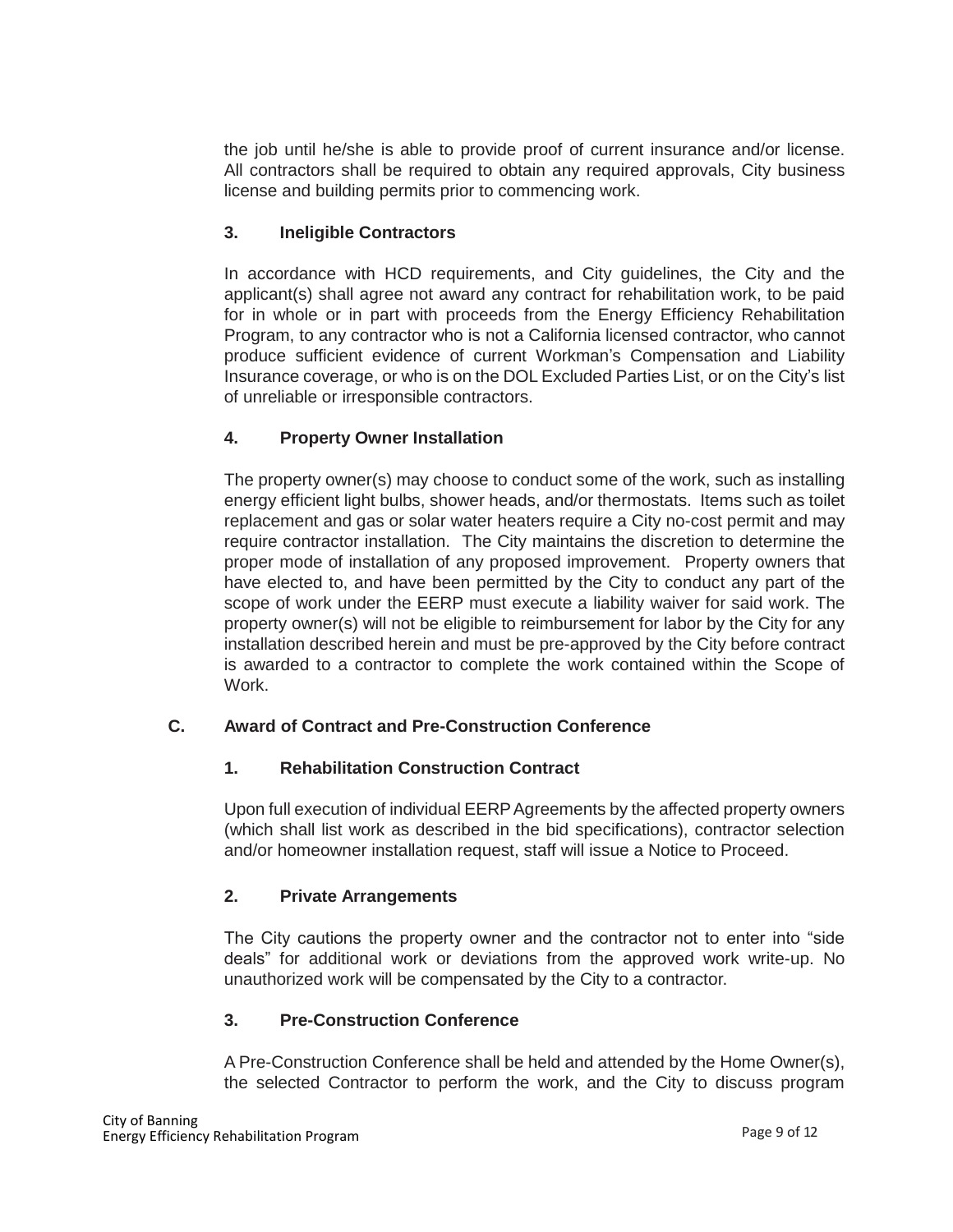requirements, the work to be performed, the period of performance, and any other pertinent information prior to the commencement of construction.

## **D. Start of Construction**

No work shall commence until a "Notice to Proceed" has been issued to the contractor, signed by the property owner and the City representative. In addition, no work shall commence until any required permits have been issued by the Building Department (i.e toilets and gas water heaters).

Work shall commence no later than seven (7) days from the date on the Notice to Proceed and shall be completed within thirty (30) days after the start date.

# **E. Payments to Property Owner or Contractor and City Inspections**

## **1. Inspections and Complaints**

To ensure the integrity of the authorized repair work, the City inspector shall conduct site inspections prior to the issuance of progress payments and prepare detailed inspection reports, identifying any deficiencies in a contractor's materials or workmanship. These reports shall be reviewed and signed by the homeowner.

## **2. Payment Request Packages**

The property owner or contractor shall submit payment request packages to the City in the prescribed format. All requests shall be signed by the contractor, homeowner, and City inspector, certifying that the work has been satisfactorily completed. All pertinent invoices, mechanic's lien releases, certifications, and copies of applicable permits shall be attached to the payment request. All checks issued by the City for eligible work performed in connection with the EERP will be made payable to the Contractor. The final payment request must also include the owner's certification of acceptance, Building Department sign off card, warranties for all warranted products installed, and an owner executed Notice of Completion. Payment request packages shall be submitted to the City for approval. A maximum of two (2) progress payments, minus a ten percent (10%) retention may be submitted. The final payment for the 10% retention shall be paid 35 days after the Notice of Completion is recorded.

# **F. City and Applicant Responsibilities**

## **1. Property Maintenance**

Homeowner(s) are responsible for property maintenance during the rehabilitation work in conformance with the Banning Municipal Code. The homeowner(s) are also responsible for ensuring that the rehabilitation work is not impeded because of an un-maintained property, personal property which requires relocation, and ensuring